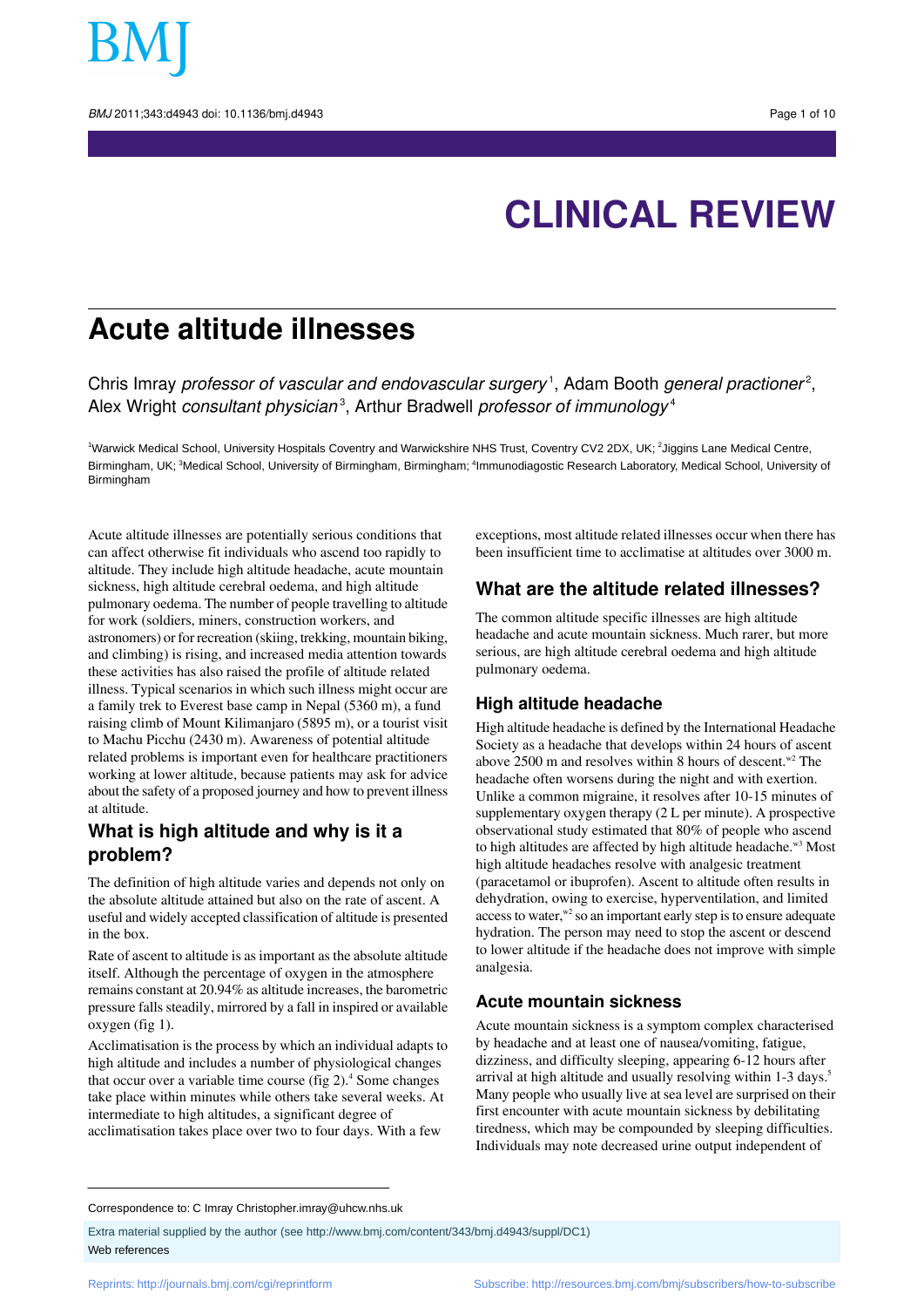#### **Summary points**

- **•** High altitude headache and acute mountain sickness often occur a few hours after arrival at altitudes over 3000 m
- **•** Occurrence of acute mountain sickness is reduced by slow ascent, and severity can be modified by prophylactic acetazolamide
- **•** Mild to moderate acute mountain sickness usually resolves with rest, hydration, halting ascent, and analgesics
- **•** Occasionally people with acute mountain sickness develop high altitude cerebral oedema with confusion, ataxia, persistent headache, and vomiting
- **•** Severe acute mountain sickness and high altitude cerebral oedema require urgent treatment with oxygen if available, dexamethasone, possibly acetazolamide, and rapid descent
- **•** High altitude pulmonary oedema is a rare but potentially life threatening condition that occurs 1-4 days after arrival at altitudes above 2500 m; treatment should include oxygen if available, nifedipine, and rapid descent to lower altitude
- **•** Treat for both high altitude pulmonary and cerebral oedema if in doubt

#### **Sources and selection criteria**

We searched Medline and Google Scholar with no date limitations using the term "acute mountain sickness" to obtain references that form the basis of this article. We included only articles that were well written, had high clinical importance, and (where relevant) were referenced from soundly conducted clinical trials. However, field studies are often difficult to perform, and numbers of study participants are often small. Hypoxic chamber studies yield reliable results on the acute effects of hypoxia but are often limited to a few hours and results are not always applicable to high altitude. Comparing studies is difficult because of differing ascent profiles, altitudes achieved, and uncontrolled exercise and diet.

#### **Definitions of altitude and associated physiological changes<sup>1</sup>**

Intermediate altitude: 1500-2500 m

Physiological changes detectable. Arterial oxygen saturation >90%. Altitude illness rare but possible with rapid ascent, exercise, and susceptible individual

#### High altitude: 2500-3500 m

Altitude illness common when individuals ascend rapidly

#### Very high altitude: 3500-5800 m

Altitude illness common. Arterial oxygen saturation <90%. Marked hypoxaemia during exercise. 5800 m is altitude of the highest permanent habitation

#### Extreme altitude: >5800 m

Marked hypoxaemia at rest. Progressive deterioration despite maximal acclimatisation. Permanent survival is not thought to be possible

#### "Death zone": >8000 m

Prolonged acclimatisation (>6 weeks) is essential. Most mountaineers require supplementary oxygen to climb safely. Arterial oxygen saturations about 55%.<sup>2</sup> Rapid deterioration is inevitable and time spent above this altitude is strictly limited<sup>w</sup>

Adapted from The High Altitude Medicine Handbook $1$ 

fluid intake.<sup>w4</sup> The prevalence of acute mountain sickness depends on an individual's susceptibility, the rate of ascent, and the absolute altitude achieved. In a prospective observational study 84% of people who flew to 3740 m developed acute mountain sickness,  $\frac{1}{2}$  while about 50% of trekkers who walk to altitudes higher than 4000 m in the same region over five or more days develop acute mountain sickness. $w_0$ <sup>6</sup> w<sub>7</sub>

#### **High altitude cerebral oedema and pulmonary oedema**

The cerebral effects of ascent to high altitude have been reviewed recently.<sup>3</sup> In an observational field study, the fall in cerebral oxygenation (assessed with near infrared spectroscopy) was similar to the fall in arterial oxygenation.<sup>6</sup> Progression of acute mountain sickness to high altitude cerebral oedema is marked by altered mental status, including impaired mental capacity, drowsiness, stupor, and ataxia. Coma and ultimately

death may occur as soon as 24 hours after the onset of these symptoms. These features usually allow a confident diagnosis of cerebral oedema, although mental confusion and ataxia can also present in patients with hypothermia, hypoglycaemia, or alcohol intoxication and should be ruled out.

High altitude pulmonary oedema manifests as a non-cardiogenic form of pulmonary oedema and is not necessarily preceded by acute mountain sickness. It usually occurs between one and four days after arrival at altitudes above 2500 m.<sup>7</sup> Patients may report a greater reduction in exercise tolerance than might be expected for the altitude (a consequence of impaired alveolar gas exchange) followed by a dry cough, which then becomes productive with blood stained sputum. Crackles may be present on auscultation of the chest. Profound hypoxaemia and death may occur if the condition is not treated.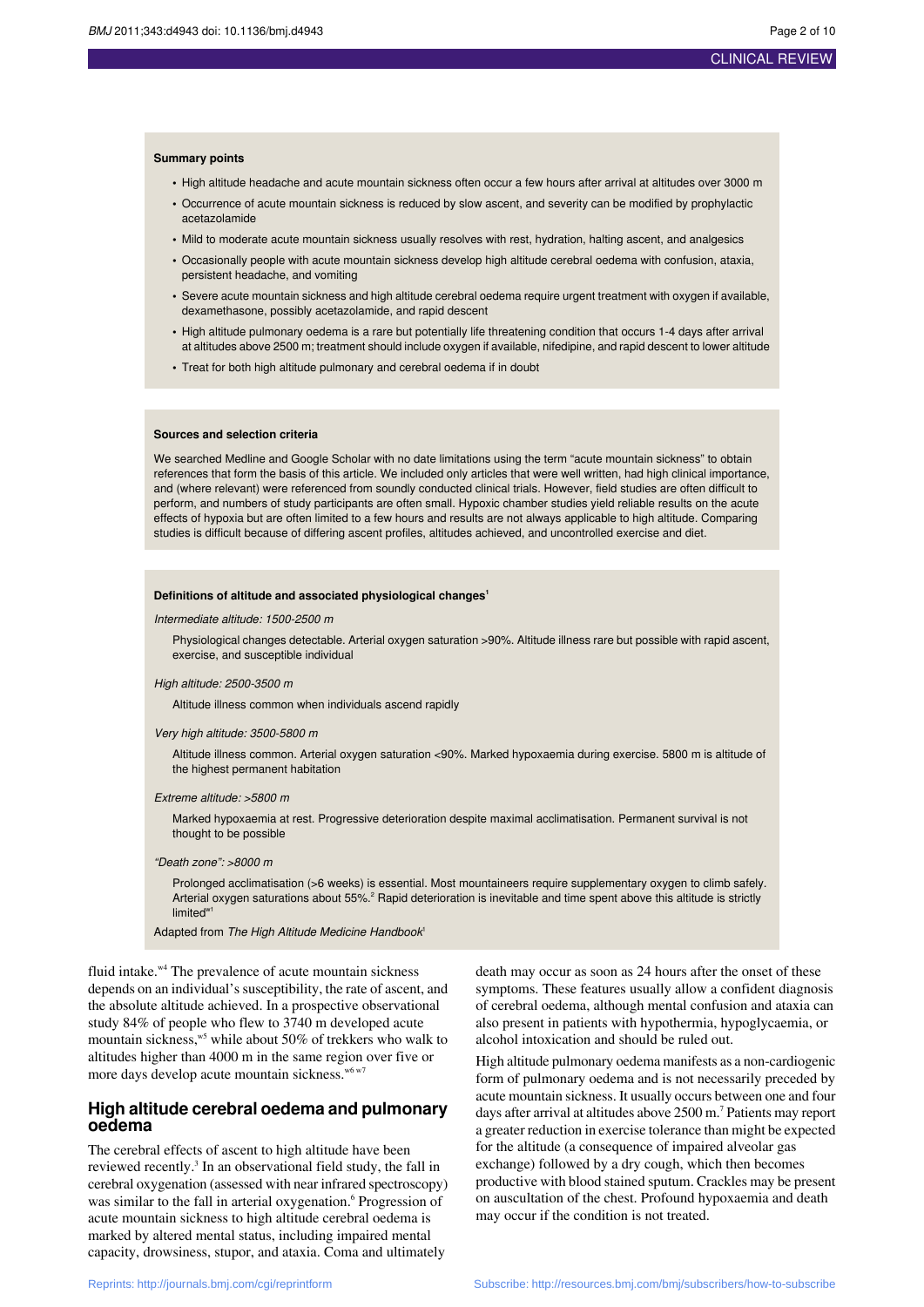## **Who gets acute altitude illness?**

Prospective observational studies and anecdotal reports have shown that some individuals are more prone to high altitude illness than others, and variants of at least eight genetic polymorphisms show positive associations suggesting that acute mountain sickness is an environmentally mediated polygenic disorder.<sup>8</sup> Because of the polygenic nature of the human response to hypobaric hypoxia, several genetic loci, each with a small contribution, probably define the phenotype.<sup>w8</sup> Possible candidate genes include D7S477, the erythropoietin response gene, HIF-1 $\alpha$ , NOS3, which encodes for nitric oxide synthase III, and CYP 11B2, which encodes aldosterone synthase and angiotensin converting enzyme polymorphism.<sup>3w9</sup>

An individual's past performance at altitude is the main predictor of their future performance. A recent prospective observational study found that risk of developing acute mountain sickness was associated with better aerobic capacity, younger age, and higher body mass index.<sup>9</sup> An observational field study suggested that young people are more affected by altitude related illness than their parents,<sup>10</sup> but other studies show no such differences.<sup>w10, w11</sup> Obesity was associated with development of acute mountain sickness in a chamber study, $\frac{11}{11}$  and the additional exertion required of obese individuals under field conditions could be an aggravating factor. No clinical feature or test has been shown to predict an individual's susceptibility with any reliability. Arterial oxygen saturation determined 20-30 minutes after exposure to simulated hypoxia, equivalent to that at 2300-4200 m altitude, seems to be the best predictor of susceptibility.<sup>12</sup> Anaemia is not associated with an increased risk of acute mountain sickness.<sup>w4</sup> However, in a prospective observational field study inducing anaemia reduced exercise performance.<sup>w12</sup>

High altitude cerebral oedema is rare and usually occurs only at altitudes over 4000 m. In an observational field study of 1925 soldiers studied at altitudes from  $3350$  to  $5000$  m,  $23$  men (1.2%) developed high altitude cerebral oedema.<sup>13</sup> Similarly, in another study only five (1.8%) of 278 trekkers were diagnosed with high altitude cerebral oedema at  $4243 \text{ m}$ .<sup>14</sup> The only study to directly measure intracerebral pressures at high altitude was performed by the late Brian Cummings during a climbing expedition to Kishtwar. The data were lost for years and only recently discovered and published.<sup>w13</sup> The three climbers studied showed normal intracranial pressures at rest at high altitudes. However, at 4725 m the youngest climber had a striking rise in intracranial pressure during any form of mild exertion.

In observational field studies, the prevalence of high altitude pulmonary oedema was shown to be 0.2% in a general population ascending to altitude,  $W^{14}$  and rose to 4% among trekkers and climbers ascending at a rate of 600 m per day<sup>w15</sup>; 7% of climbers without a history of high altitude pulmonary oedema developed symptoms shortly after arrival at 4559 m, whereas 62% of climbers with a history of radiographically proved high altitude pulmonary oedema developed the condition.<sup>w16</sup>Risk factors include individual susceptibility (as shown by a previous episode), pulmonary hypertension, structural abnormalities of the pulmonary circulation (such as unilateral absence of a pulmonary artery), exercise, and exposure to cold. A rise in pulmonary artery pressure is a normal physiological response to hypoxia and exercise. Individuals susceptible to high altitude pulmonary oedema seem to have a more exaggerated rise in pulmonary artery pressure, and, more importantly, regional pulmonary blood flow becomes non-uniform as a result of a mismatch between the ventilation and perfusion of the lungs (V/Q mismatching).<sup>7w4 w17</sup>

## **How does altitude related illness develop?**

The exact pathogenesis of acute mountain sickness is unknown.<sup>5</sup> Because headache, nausea, lethargy, and mild ataxia are common features of more severe acute mountain sickness and of early high altitude cerebral oedema, it has been suggested that the two conditions represent different points on the same continuum.<sup>3</sup> <sup>5</sup> The hypoxic drive to breathe was proposed as the key to acclimatisation and an indicator of susceptibility to altitude illness, but further study by independent groups showed that although it is better to breathe more deeply and frequently at high altitude, this response varies greatly and is not a sole predictor of either acclimatisation or of risk of altitude illness.<sup>w18</sup> w19

Exercise and ascent to altitude can affect overall fluid balance. Plasma volume has been shown in field and chamber studies to decrease with exposure to altitude.<sup>w20 w21 w22</sup> In a chamber study, hypoxia led to an acute rise in haemoglobin concentration, indicating an initial increase in vascular permeability with subsequent leakage of water out of the vascular space. $w^{23}$  As a consequence, generalised and dependent tissue oedema may develop.

Increased sympathetic drive resultsin raised heart rate and blood pressure. In a prospective observational chamber study, cerebral vascular autoregulation was impaired by hypoxia, but this does not seem to have an important role in acute mountain sickness.<sup>15</sup> Cerebral oedema begins to develop as the severity of acute mountain sickness increases.

## **How is acute mountain sickness diagnosed?**

In 1991, a committee of experts proposed a consensus scoring system for assessing the severity of symptoms, known as the Lake Louise acute mountain sickness scoring system (table 1).<sup>16</sup> It was originally designed as a research tool but has been more widely adopted for use in the field. The Lake Louise questionnaire has limitations; it may not always be understood by those whose first language is not English and may be too complex for use with young children. Fewer symptoms of acute mountain sickness were reported using the standard Lake Louise questionnaire compared with a questionnaire using age appropriate language or visual representations.<sup>17</sup> A simple visual analogue score has also been reported to be a simple effective measure of the severity of acute mountain sickness.<sup>18</sup>

Symptoms of acute mountain sickness are commonly misattributed to viral infection, alcohol hangover, exhaustion, or dehydration. However, fever is often absent in acute mountain sickness. Use of alcohol or other drugs should be excluded when taking a history. If rest and rehydration do not improve symptoms, fatigue and dehydration are unlikely to be the primary cause. A patient with relevant symptoms who has recently ascended to a new altitude is likely to have altitude sickness, and we suggest that such patients should be treated for altitude sickness until another disease process is proved.

## **Can acute altitude illness be prevented? Special advice for certain groups**

There is limited evidence to support giving special advice to any particular group of people travelling to high altitudes. Since acute mountain sickness tends to recur in susceptible individuals, a positive history may prompt a warning about possible recurrence. *Travel at High Altitude: a Guide to Staying Healthy*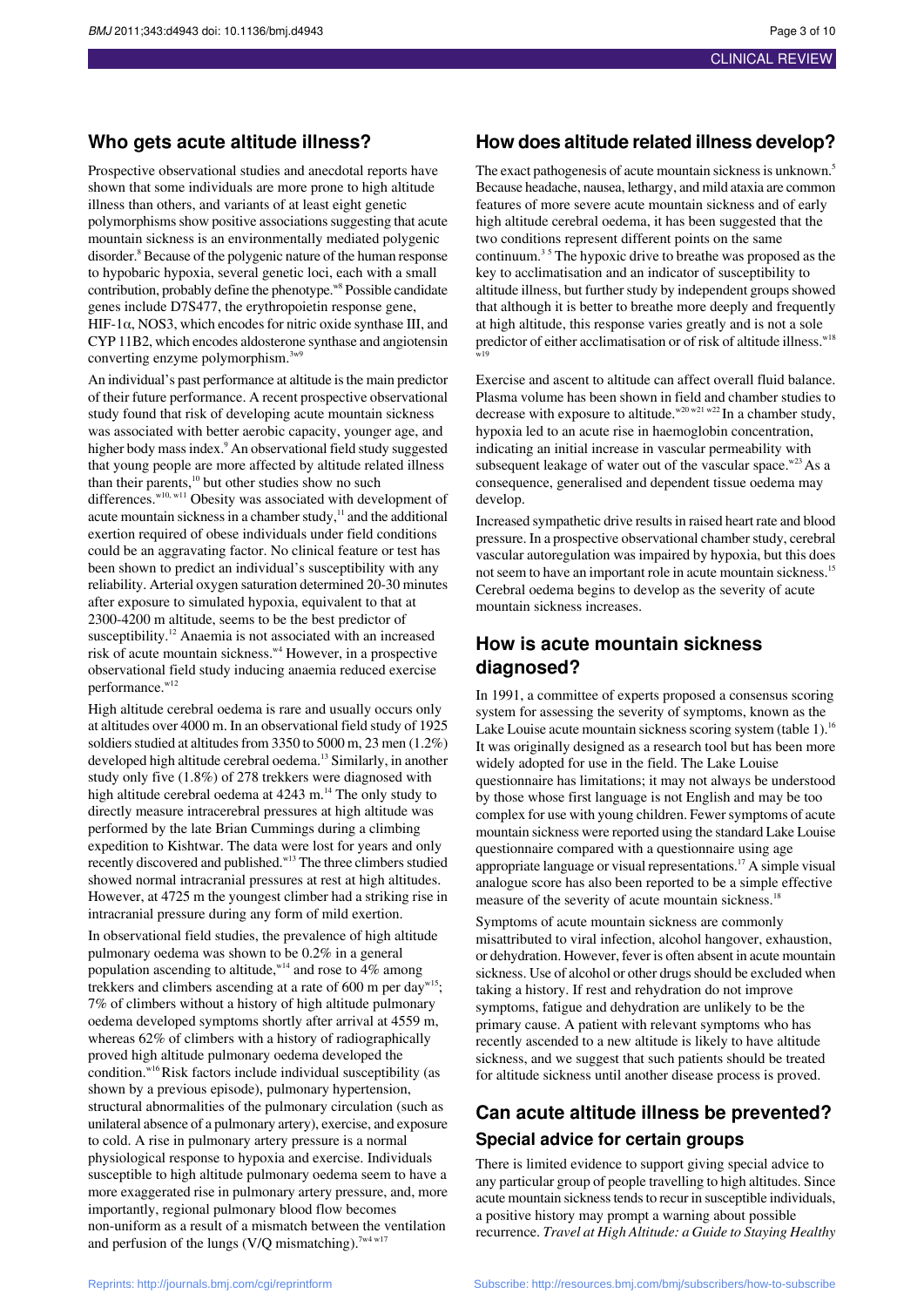includes advice for patients with pre-existing chronic medical conditions.<sup>19</sup>

#### **Slow ascent**

Prospective observational studies suggest that ascending slowly and allowing time for acclimatisation is the best way of preventing acute mountain sickness. The Wilderness Medical Society $\sqrt[n]{4}$  advises that individuals travelling above 3000 m should ascend at less than 300 m per day, with a rest day for every 1000 m climbed.<sup>20</sup> In one study, the benefits of acclimatisation after five days at 4200 m were lost within a few days of returning to a lower altitude; $^{21}$  however, others suggest a more attenuated decline.<sup>w25</sup> Recently an uncontrolled observational study of people doing construction work at high altitude reported that repeated seven month exposures to high altitude protected lowlanders against acute mountain sickness with increasing effect over time, even when interspaced with five month periods spent at low altitude.<sup>22</sup>

## **Hypoxic preconditioning**

There is no evidence to suggest physical fitness protects against acute mountain illnesses. However there is a growing interest in the use of hypoxic pre-conditioning for the prevention of acute mountain sickness, although currently the supporting evidence base is limited. In an uncontrolled intervention study in which individuals underwent daily pre-acclimatisation using a hypobaric chamber for three weeks and were re-exposed eight days later to altitudes of 4300 m, subsequent symptoms of acute mountain sickness were attenuated.<sup>23</sup> More recently the same group found increased exercise tolerance at 4300 m after six days of pre-acclimatisation to  $2200$  m altitude conditions<sup>24</sup> and reduced incidence and severity of acute mountain sickness during subsequent rapid ascent to 4300 m.<sup>25</sup> In a recent double blind placebo controlled trial hypoxic preconditioning was effective at reducing the incidence of acute mountain sickness on ascent to 3611 m but there was no observed benefit on further ascent to 4559 m. $^{26}$ 

## **Pharmacological agents**

Improving oxygenation with drugs such as carbonic anhydrase inhibitors(for example, acetazolamide), or attenuating cytokine and inflammatory responses (for example, with glucocorticoids or antioxidants) are the two main pharmacological approaches to the prevention of acute mountain sickness and high altitude cerebral oedema.<sup>5w24</sup>

#### Carbonic anhydrase inhibitors

Acetazolamide leads to bicarbonate diuresis through inhibition of renal carbonic anydrase. The resulting metabolic acidosis stimulates ventilation. It is also thought to reduce the production of cerebrospinal fluid, which may contribute to the beneficial effects. Meta-analysis and systematic reviews of observational field studies have shown that prophylactic acetazolamide in doses between 125 mg and 1 g per day (usually prescribed as 125 mg or 250 mg twice daily) reduces symptoms of acute mountain sickness.<sup>27</sup> <sup>28</sup> However, the drug does not prevent symptoms of acute mountain sickness when ascent is too fast; for example 500 mg/day may not prevent acute mountain sickness in some individuals climbing at the typical rate of ascent on Kilimanjaro. Climbers must begin taking acetazolamide at least one day before ascent and continue until descent has begun. Side effects of acetazolamide—which include parasthesia, diuresis lasting 24-48 hours, and an unpleasant metallic taste to carbonated drinks—are usually well tolerated,

and allergic reactions are rare. We advise anyone who plans to use acetazolamide at high altitude to obtain the medication from a reliable source and to test their tolerance of the drug by taking a trial dose at sea level before travelling.

## **Glucocorticoids**

The exact mechanism of action of glucocorticoids such as dexamethasone is unknown, but some authors have speculated that they reduces capillary permeability and cytokine release.<sup>29</sup> Dexamethasone 8 mg daily in divided doses has been used to prevent acute mountain sickness; lower doses are less effective. Because the potential side effects of glucocorticoids are thought to outweigh the benefits, they are not normally justified for prophylaxis. Exceptions are if acetazolamide is contraindicated or when a very rapid effect is required—for example, when rescue workers are called on to ascend very quickly.

#### Ginko biloba

Ginko biloba is a traditional Chinese medicine that contains flavonol glycosides and terpene lactones, which, among many effects, scavenge excess free radicals. There is conflicting evidence of its effectivenessin the prevention of acute mountain sickness. A prospective randomised placebo controlled study showed a benefit of ginko biloba (80 mg twice daily starting 24 hours before altitude exposure).<sup>w26</sup> However, a larger randomised placebo controlled study found that ginko biloba (120 mg twice daily) was not effective compared with acetazolamide (250 mg twice daily) and placebo.<sup>w27</sup> The lack of a standardised chemical preparation for gingko biloba may partly account for the variation in results.<sup>30</sup>

## **How is acute mountain sickness treated?**

When practical, accompanied descent by 300-1000 m remains the most effective treatment for all high altitude illnesses. Other treatments for acute mountain sickness reflect the varying severity of the clinical symptoms. For milder cases (Lake Louise score 3-4) rest and maintenance of hydration are best combined with symptomatic relief of headache with ibuprofen. For moderate to severe acute mountain sickness(Lake Louise score 5 or more) acetazolamide, glucocorticoids, or both are the best acute therapy, provided that the patient has not taken these drugs prophylactically (fig 3).  $x^{24 w28}$  A randomised placebo controlled field study of acute therapy with acetazolamide showed improvement in overall acute mountain sickness scores, although relief of symptoms may take 24 hours and headache may worsen temporarily.<sup>w29</sup> In 2010, the Wilderness Medical Society recommended acetazolamide 250 mg every 12 hours for the treatment of acute mountain sickness in adults.<sup>w24</sup> The medication can be discontinued once symptoms resolve. They advise that children may take 2.5 mg/kg body weight every 12 hours.

Dexamethasone (8 mg initially and 4 mg every six hours orally or parenterally) often improves the symptoms of acute mountain sickness sufficiently to allow safe evacuation. The ideal duration of treatment after the patient has descended is unknown. We advise that when dexamethasone is given alone it should be continued while the risk of acute mountain sickness or high altitude cerebral oedema remains. The combination of acetazolamide 500 mg with dexamethasone 4 mg twice daily was more effective than acetazolamide alone at treating acute mountain sickness in a small group of participants.<sup>31</sup> When 31 people were randomised to either a simulated descent of 2250 m in a portable hyperbaric chamber for one hour or dexamethasone for the treatment of acute mountain sickness, 8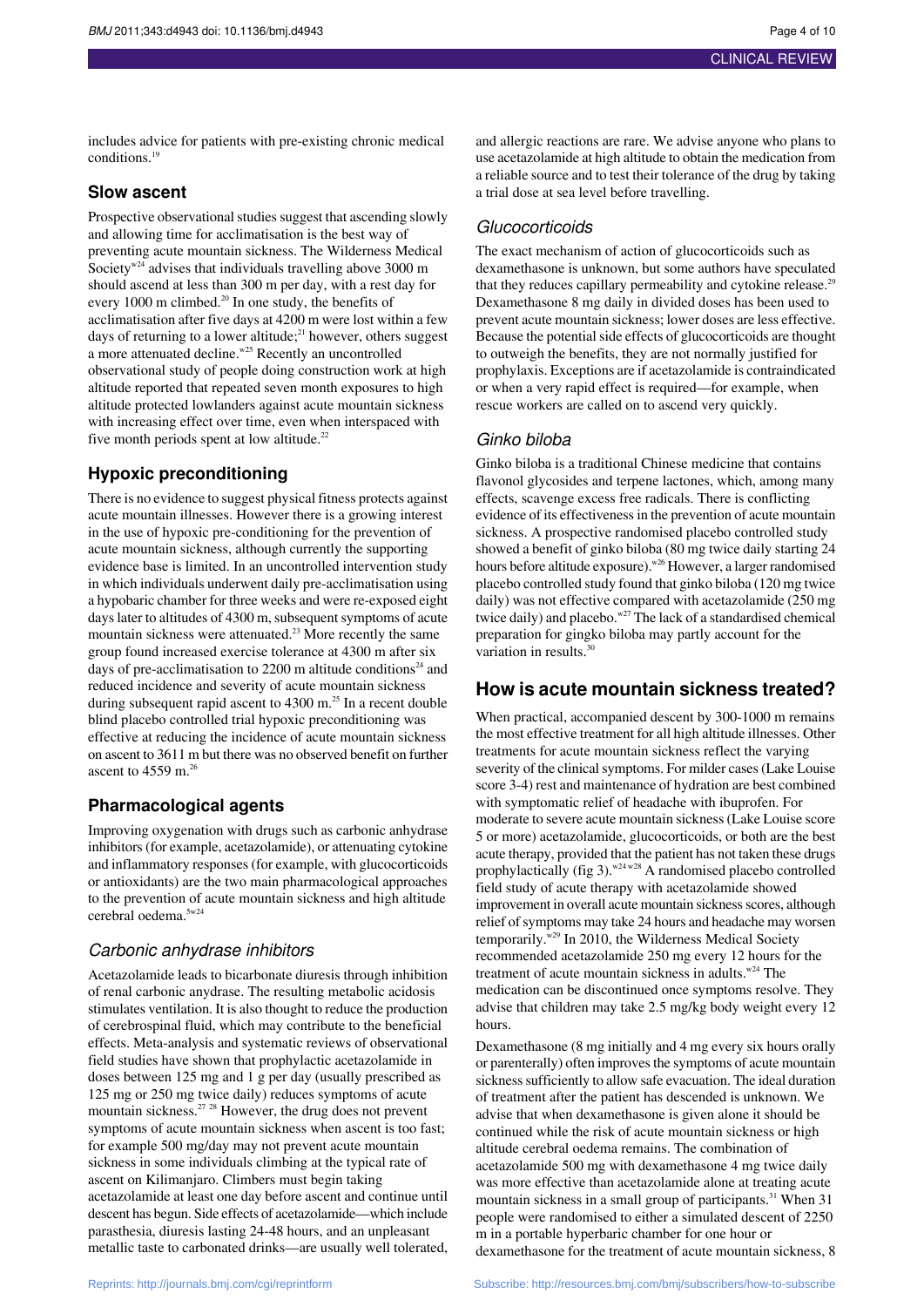mg dexamethasone initially and 4 mg six hourly resulted in longer term clinical improvement and reduction in Lake Louise scores.<sup>3</sup>

In field studies, raising arterial oxygen saturation rapidly improves the symptoms of acute mountain sickness. Portable hyperbaric therapy and continuous positive airway pressure ventilation both raise the relative inspired pressure of oxygen, assisting gas exchange and resulting in improved arterial oxygen saturations.<sup>w30 w31 w32</sup> Recent novel approaches to enhance individuals' oxygen saturation include oxygenating train cars on the Qinghai-Tibet railway (maximum altitude  $5072 \text{ m}^{33}$  and 6% oxygen enrichment of room air in a high altitude observatory.<sup>34</sup>

## **How is high altitude cerebral oedema treated?**

The cranial vault is a rigid structure with a fixed volume, containing the brain, cerebral blood vessels, and cerebrospinal fluid, all which have variable volumes. Some individuals can "buffer" or accommodate much larger volume changes than others, and they are described as having compliant brains. Others, in whom a relatively small volume change causes an early rise in intracerebral pressure, are said to have tight brains. Ross<sup>35</sup> proposed that variation between individuals in neuroaxis compliance (the ability to cope with brain swelling) accounted for the variability in susceptibility to acute mountain sickness. High altitude cerebral oedema is a life threatening condition in which the individual's neuroaxis compliance has been exceeded as intracerebral pressure rises rapidly (fig 4). Management consists of immediate accompanied descent (300-1000 m) ideally using mechanised transport. Administration of oxygen (2-4 L/m) and dexamethasone (8 mg immediately followed by 4 mg orally or parenterally every 6 hours) is recommended. $x^{24}$ If descent is not possible and the airway can be protected, a portable hyperbaric chamber could be used.

## **How is high altitude pulmonary oedema managed?**

High altitude pulmonary oedema (fig 5) is often, but not always, preceded by acute mountain sickness. It is a potentially life threatening condition requiring urgent medical intervention. When practical, accompanied descent by 300-1000 m is the most effective treatment, again ideally by being carried down. The physiological rise in pulmonary artery pressure in response to hypoxia is likely to be an important factor, and drugs that lower pulmonary artery pressure are beneficial. Nifedipine 30 mg sustained release twice daily is effective for both prevention and treatment.<sup>w24 w33</sup> Tadalafil 10 mg twice daily and sildenafil 50 mg three times a day are effective in prevention.  $x^{24}$  w<sup>33</sup> In a randomised placebo controlled study the β agonist salmeterol (125 mg twice daily) decreased the incidence of high altitude pulmonary oedema.<sup>w34</sup> In a field study, expiratory positive airway pressure improved arterial oxygenation in individuals with high altitude pulmonary oedema.<sup>w35</sup> There is no evidence to support the use of diuretics in the treatment of high altitude pulmonary oedema.

## **What is the role of supplementary oxygen in treatment of high altitude illness?**

Supplementary oxygen is an important adjunct to the treatment of high altitude illnesses. Bottled oxygen is light and portable but requires suitable connectors and can run out. Portable oxygen

concentrators can be powered by solar or hydroelectric energy, allowing them to be used in remote clinics or on large expeditions. Portable hyperbaric chambers—lightweight airtight bags that simulate descent—are now carried by many larger expeditions. Patients are zipped into the bag and the air pressure within the bag is raised using a continuous foot or hand pump.<sup>4</sup> Pressurising the bag to approximately 200 mBar simulates a descent of about 2000 m.<sup>w37</sup> Any patient placed in the bag needs to be able to protect their airway and equalise their middle ear pressure.

## **Conclusion**

Acute mountain sickness is a relatively common condition that can affect any otherwise fit individual who ascends to altitude too quickly. The clinical course is usually self limiting, responding to simple measures. However, failure to descend or, worse still, further ascent is likely to exacerbate the condition and can precipitate much more serious and potentially fatal conditions: high altitude cerebral oedema and high altitude pulmonary oedema. Gradual ascent, or using acetazolamide to aid in acclimatisation when time is short, should lead to healthy travel at high altitude.

We thank the Birmingham Medical Research Expeditionary Society.

Competing interests: All authors have completed the ICMJE uniform disclosure form at [www.icmje.org/coi\\_disclosure.pdf](http://www.icmje.org/coi_disclosure.pdf) (available on request from the corresponding author) and declare: no support from any organisation for the submitted work; no financial relationships with any organisations that might have an interest in the submitted work in the previous three years; no other relationships or activities that could appear to have influenced the submitted work.

Provenance and peer review: Not commissioned, externally peer reviewed.

Patient consent obtained.

- 1 Pollard A, Murdoch D. The high altitude medicine handbook. 3rd ed. Radcliffe Publishing, 2003.
- 2 Grocott MP, Martin DS, Levett DZ, McMorrow R, Windsor J, Montgomery HE. Arterial blood gases and oxygen content in climbers on Mount Everest. N Engl J Med 2009;360:140-9.
- 3 Wilson MH, Newman S, Imray CH. The cerebral effects of ascent to high altitude. Lancet Neurology 2009;8:175-91.
- Peacock AJ. Oxygen at high altitude. BMJ 1998;317:1063-6.
- 5 Imray C, Wright A, Subudhi A, Roach R. Acute mountain sickness; pathophysiology, prevention, and treatment. Prog Cardiovasc Dis 2010;52:467-84.
- 6 Wilson MH, Mark Edsell M, Davagnanam I, Hirani SP, Martin D, Levett DZH, et al. Cerebral artery dilatation maintains cerebral oxygenation at extreme altitude and in acute hypoxia—an ultrasound and MRI study. J Cereb Blood Flow Metab 2011, published online 8 June.
- Maggirorini M. Prevention and treatment of high-altitude pulmonary edema. Prog Cardiovasc Dis 2010;52:500-6.
- 8 MacInnis MJ, Wang P, Koehle MS, Rupert JL. The genetics of altitude tolerance:the evidence for inherited susceptibility to acute mountain sickness. J Occup Env Med 2011;53:159-68.
- 9 Karinen HM, Peltonen JE, Kahonen M, Tikhanen HO. Prediction of acute mountain sickness by monitoring arterial oxygen saturation during ascent. High Alt Med Biol 2010;11:325-32.
- Moraga FA, Pederos CP, Rodriguez CE. Acute mountain sickness in children and their parents after rapid ascent to 3500 m (Putre, Chile). Wilderness Environ Med 2008;19:287-92.
- 11 Ri-Li G, Chase PJ, Witkowski S, Wyrick BL, Stone JA, Levine BD, Babb TG. Obesity: associations with acute mountain sickness. Ann Intern Med 2003;139:253-7.
- 12 Burtscher M, Szubski C, Faulhaber M. Prediction of the susceptibility to AMS in simulated altitude. Sleep Breathing 2008;12:103-8.
- 13 Singh I, Khanna PK, Srivastava MC, Lal M, Roy SB, Subramanyam CS. Acute mountain sickness. N Engl J Med 1969;280:175-218.
- 14 Hackett PH, Rennie ID, Levine HD. The incidence, importance, and prophylaxis of acute mountain sickness. Lancet 1976;2:1149-54.
- 15 Subudhi A, Panerai R, Roach R: Effects of hypobaric hypoxia on cerebral autoregulation. Stroke 2010;41:641-6.
- 16 Roach RC, Bärtsch P, Oelz O, Hachett P, Lake Louise AMS Scoring Consensus Committee. The Lake Louise acute mountain sickness scoring system. In: Sutton JR, Houston CS, Coates G, eds. Hypoxia and molecular medicine. Queen City Press, 1993; 272-4.
- 17 Southard A, Niermeyer S, Yaron M. Language used in the Lake Louise scoring system under estimates symptoms of acute mountain sickness in 4- to 11-old children. High Alt Med Biol 2007;8:124-30.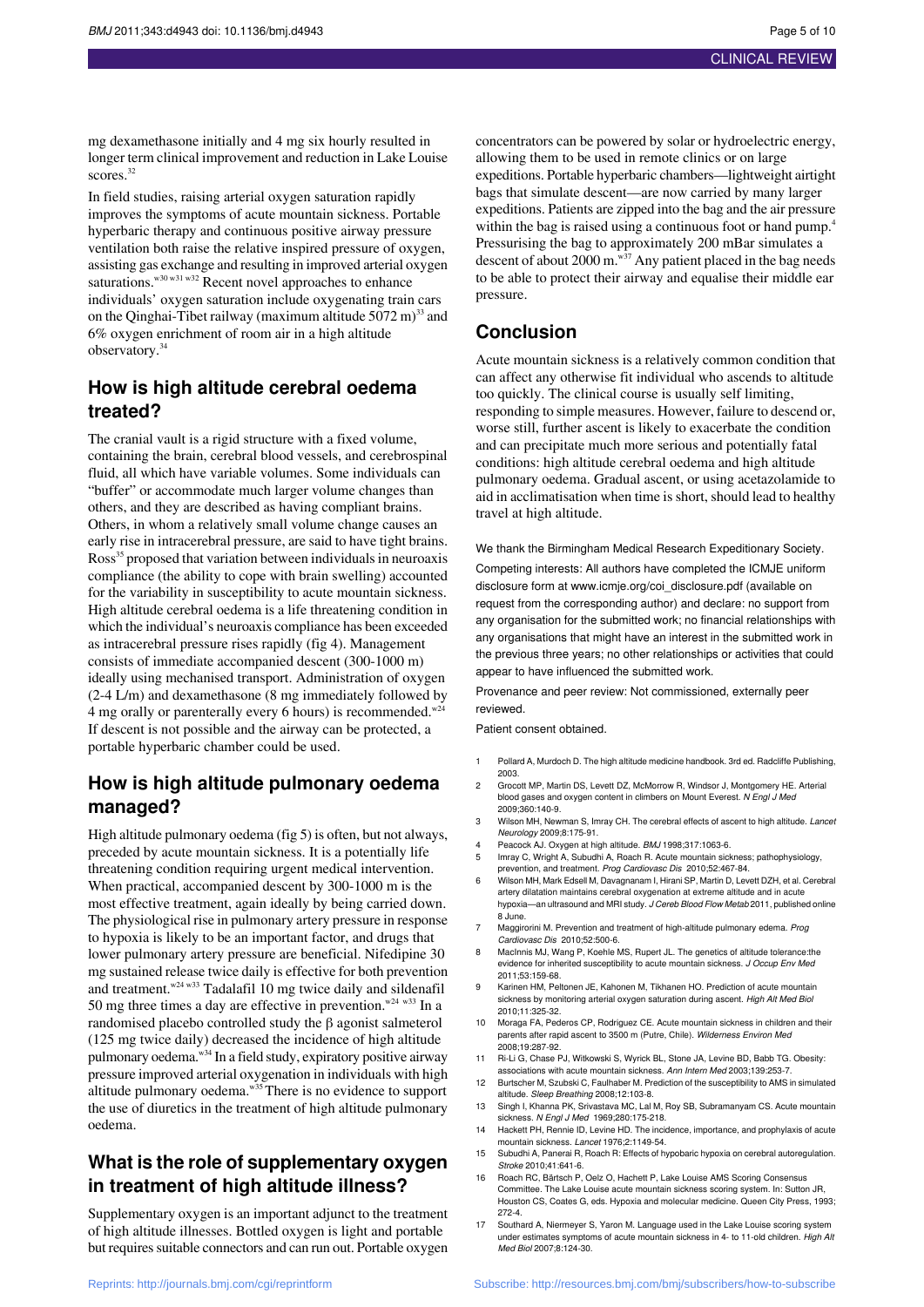#### **Additional educational resources**

#### For doctors

- **•** Luks AM, McIntosh RE, Grissom CK, Auerbach PS, Rodway GW, Schoenr RB, et al. Wilderness Medical Society consensus guidelines for the prevention and treatment of acute altitude illness. Wilderness and Environmental Medicine 2010;21:146-55—a contemporaneous overview citing the levels of evidence behind each recommendation
- **•** Pollard AJ, Murdoch DR. The High Altitude Medicine Handbook. 3rd ed. Radcliffe Publishing, 2003—a practical short text, with an excellent section on children at altitude. A pocket sized edition is available in Nepal
- **•** Johnson C, Anderson S, Dallimore J, Winser S, Warrell DA. Oxford Handbook on Expedition and Wilderness Medicine. Oxford University Press, 2008—a pocket sized book to take on expeditions
- **•** Milledge JS, West JB, Schoene RB. High Altitude Medicine and Physiology. 4th ed. Hodder Arnold, 2007—one of the major reference texts
- **•** Hornbein T, Schoene R. High Altitude—an Exploration of Human Adaptation. Informa Healthcare, 2001: p 982—one of the major reference texts; a new edition is due out shortly

#### For climbers and travellers

- **•** Medex [\(www.medex.org.uk](http://www.medex.org.uk/))—free handbook Travel at High Altitude available to download, aimed at lay people and small enough to take away travelling
- **•** List of mountain medicine diploma holders ([http://medex.org.uk/diploma/diploma\\_holders.php\)](http://medex.org.uk/diploma/diploma_holders.php)—many are available for advice
- **•** Altitude advice sheets from the British Mountaineering Council [\(www.thebmc.co.uk/feature.aspx?id=4156](http://www.thebmc.co.uk/feature.aspx?id=4156))—specific information for the most popular high altitude peaks in the world, as well as general advice on altitude illnesses

#### **Ongoing research and unanswered questions**

Can a sea level test be developed to predict individuals' susceptibility to acute mountain sickness?

Which genetic factors predispose to acute mountain sickness?

Is there an optimal and effective hypoxic training regimen in the prophylaxis of acute mountain sickness?

What is the optimal dose of acetazolamide for prevention and treatment of acute mountain sickness?

What causes high altitude cerebral oedema?

What is the most effective drug prophylaxis for high altitude pulmonary oedema?

Why do the Sherpas and other people indigenous to high altitudes excel in these environments?

#### **A patient's perspective**

We climbed Mount Kilimanjaro during our medical elective. Although it is a straightforward trek, with no technical climbing, the rapid ascent rate makes altitude sickness a common problem. We took the longer Machame (or "whisky") route, which included an extra day to acclimatise to reduce the chance of altitude sickness. The trek begins at 1490 m and finishes at the summit at 5895 m on the fifth day, giving an ascent rate of almost 800 m a day.

We first began to feel the effects of the altitude at the final base camp at 4550 m, which we reached at around 15:00 on the fourth day. With nine hours to rest before the final ascent, it is important to eat and sleep at this point, but the altitude suppressed our appetites and made sleeping very difficult. Once we began the final climb, the gain in altitude led to further unpleasant symptoms, including shortness of breath, headache, and nausea. We reached the summit in a daze, with heads pounding and our food and drink frozen. The combination of altitude sickness and the low temperature meant we quickly turned round to descend. Thankfully, the relief from the symptoms of altitude sickness was rapid with each step down the mountain, clearing our heads and easing our breathing.

David O'Connor

#### **Tips for non-specialists**

- **•** Unexplained symptoms after recent altitude gain should be treated as acute mountain sickness until proved otherwise
- **•** Advising patients about the use of acetazolamide off licence can be difficult; it is more important to advise a sensible rate of ascent
- **•** If prescribing acetazolamide for use at altitude, suggest that the person try it at sea level before going away, to make sure that they can tolerate the side effects
- **•** On expeditions where individuals may be separated from the medical kit or medical officer, consider supplying each climber with an emergency medical kit and instructions on how to treat altitude related illnesses

18 Wagner DR, Tatsugawa K, Parker D, Young TA. Reliability and utility of a visual analog ale for the assessment of acute mountain sickenss. High Alt Med Biol 2007;8:27-31. 19 Medex. Travel at high altitude. [www.medex.org.uk/v26%20booklet.pdf](http://www.medex.org.uk/v26%20booklet.pdf).

- 20 Hackett P, Roach RC: High-altitude illness. N Engl J Med 2001;345:107-14.
- 21 Forster PJ. Effect of different ascent profiles on performance at 4200 m elevation. Aviat Space Environ Med 1985;56:758-64.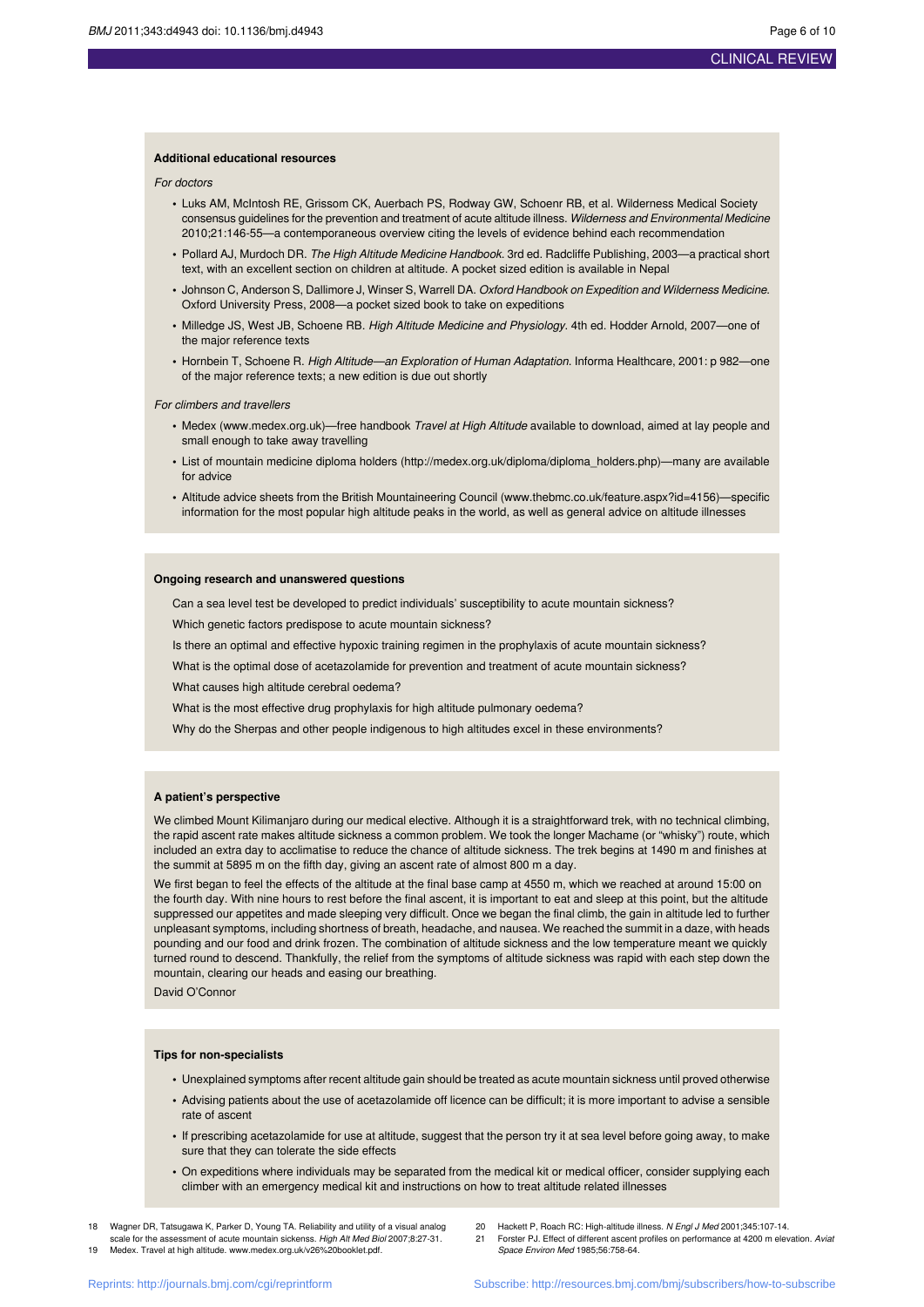- 22 Wu TY, Ding SQ, Liu JL, Yu MT, Jia JH, Duan JQ, et al. Reduced incidence and severity of acute mountain sickness in Qinghai-Tibet railroad construction workers after repeated 7-month exposures despite 5-month low altitude periods. High Alt Med Biol 2009;10:221-32.
- 23 Beidleman BA, Muza SR, Fulco CS, Cymerman A, Ditzler D, Stulz D, et al. Intermittent altitude exposures reduce acute mountain sickness at 4300 m. Clin Sci (Lond) 2004;106:321-8.
- 24 Fulco CS, Muza SR, Beidleman B, Jones J, Staab J, Rock PB, Cymerman A. Exercise performance of sea-level residents at 4300 m after 6 days at 2200 m. Aviat Space Environ Med 2009;80:955-61.
- 25 Beidleman BA, Fulco CS, Muza SR, Rock PB, Staab JE, Forte VA, et al. Effect of six days of staging on physiologic adjustments and acute mountain sickness during ascent to 4300 meters. High Alt Med Biol 2009;10:253-60.
- 26 Schommer K, Weisegart N, Menold E, Haas U, Lahr K, Buhl H, et al. Training in normobaric hypoxia and its effects on acute mountain sickness after rapid ascent to 4559m. High Alt Med Biol 2010;11:19-25.
- 27 Ried LD, Carter KA, Ellsworth A: Acetazolamide or dexamethasone for prevention of acute mountain sickness: a meta-analysis. J Wilderness Med 1994;5:34-48.
- 28 Dumont L, Mardirosoff C, Tramer M. Efficacy and harm of pharmacological prevention of acute mountain sickness: quantitative systematic review. BMJ 2000;321:267-72.
- 29 Johnson TS, Rock PB, Fulco CS, Trad LA, Spark RF, Maher JT.Prevention of acute mountain sickness by dexamethasone. N Engl J Med 1984;310:683-6.
- 30 Leadbetter G, Keyes LE, Maakestad KM, Olson S, Tissot van Patot MC, Hackett PH. Ginkgo biloba does-and does not--prevent acute mountain sickness. Wilderness Environ Med 2009;20:66-71.
- 31 Bernhard WN, Schalick LM, Delaney PA, Bernhard TM, Barnas GM. Acetazolamide plus low-dose dexamethasone is better than acetazolamide alone to ameliorate symptoms of acute mountain sickness. Aviat Space Environ Med 1998;69:883-6
- 32 H-R Keller, M Maggiorini, P Bartsch, O Oelz. Simulated descent v dexamethasone in treatment of acute mountain sickness: a randomised trial. BMJ 1995;13:1232-5.
- 33 West JB: The Qinghai-Tibet railway. High Alt Med Biol 2008;9:1-2.<br>34 West JB: Improving oxygenation at high altitude: acclimatisation and West JB. Improving oxygenation at high altitude: acclimatisation and  $O_2$  enrichment. High
- Alt Med Biol 2003;4:389-98. 35 Ross RT. The random nature of cerebral mountain sickness. Lancet 1985;1:990-1.

**Accepted:** 27 July 2011

Cite this as: BMJ 2011;343:d4943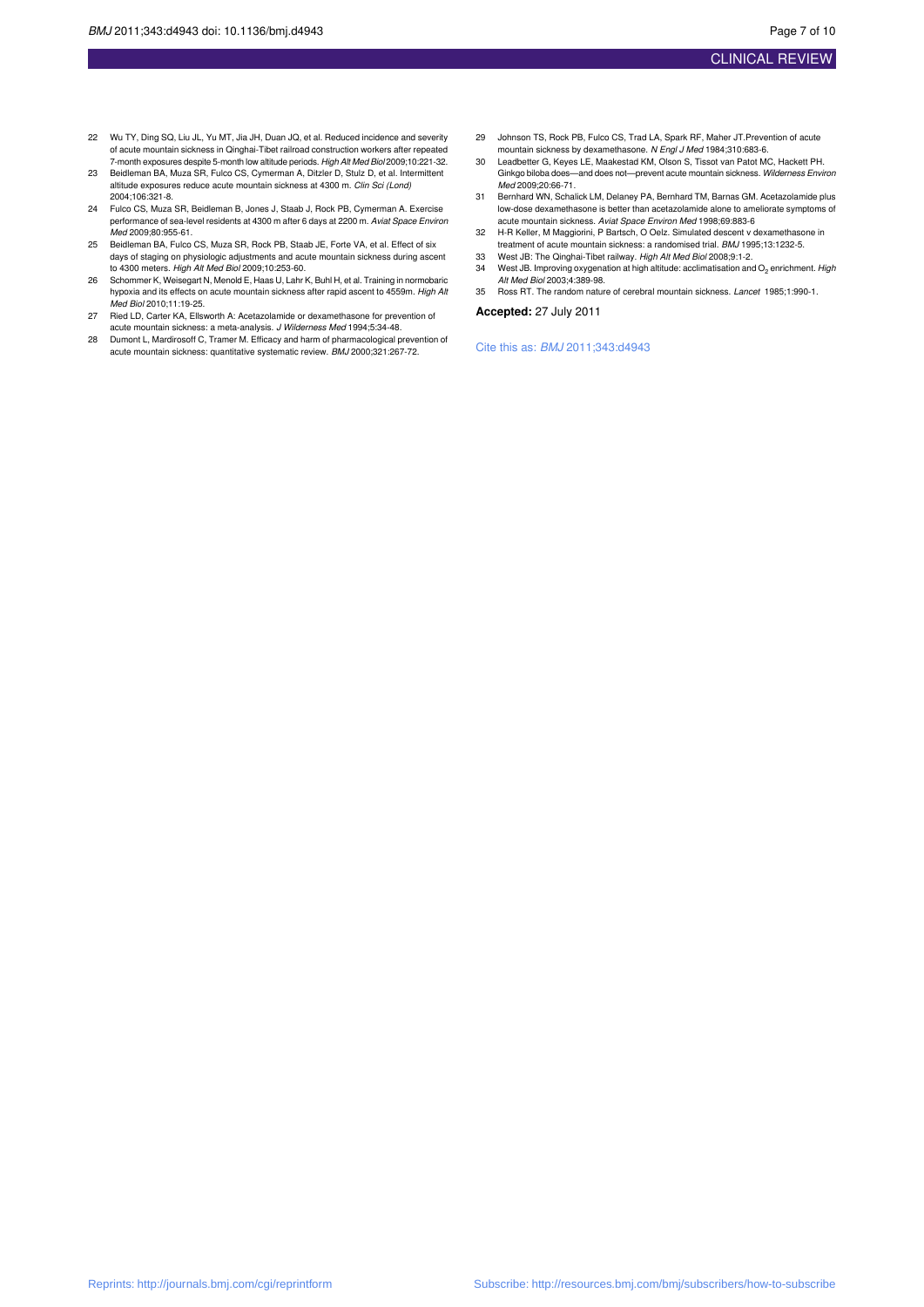## **Table**

Table 1| Lake Louise acute mountain sickness questionnaire. An individual has acute mountain sickness as assessed by the Lake Louise self-assessment scoring system if they fulfil the following criteria (A) recent ascent in altitude, (B) headache present, and (C) total symptom **score above 3**

|                                           | Score |
|-------------------------------------------|-------|
| Symptom                                   |       |
| Headache                                  |       |
| No headache                               | 0     |
| Mild headache                             | 1     |
| Moderate headache                         | 2     |
| Severe, incapacitating                    | 3     |
| Gastrointestinal symptoms:                |       |
| No gastrointestinal symptoms              | 0     |
| Poor appetite or nausea                   | 1     |
| Moderate nausea or vomiting               | 2     |
| Severe nausea and vomiting incapacitating | 3     |
| Fatigue/weakness:                         |       |
| Not tired or weak                         | 0     |
| Mild fatigue/weakness                     | 1     |
| Moderate fatigue/weakness                 | 2     |
| Severe fatigue/weakness, incapacitating   | 3     |
| Dizzy/light-headedness:                   |       |
| Not dizzy                                 | 0     |
| Mild dizziness                            | 1     |
| Moderate dizziness                        | 2     |
| Severe, incapacitating                    | 3     |
| Difficulty sleeping:                      |       |
| Slept well as usual                       | 0     |
| Did not sleep as well as usual            | 1     |
| Woke many times, poor night's sleep       | 2     |
| Could not sleep at all                    | 3     |
| <b>Clinical assessment</b>                |       |
| Change in mental status:                  |       |
| No change                                 | 0     |
| Lethargy/lassitude                        | 1     |
| Disoriented/confused                      | 2     |
| Stupor/semi consciousness                 | 3     |
| Ataxia (heel to toe walking):             |       |
| No ataxia                                 | 0     |
| Manoeuvres to maintain balance            | 1     |
| Steps off line                            | 2     |
| Falls down                                | 3     |
| Can't stand                               | 4     |
| Peripheral oedema:                        |       |
| No oedema                                 | 0     |
| One location                              | 1     |
| Two or more locations                     | 2     |
|                                           |       |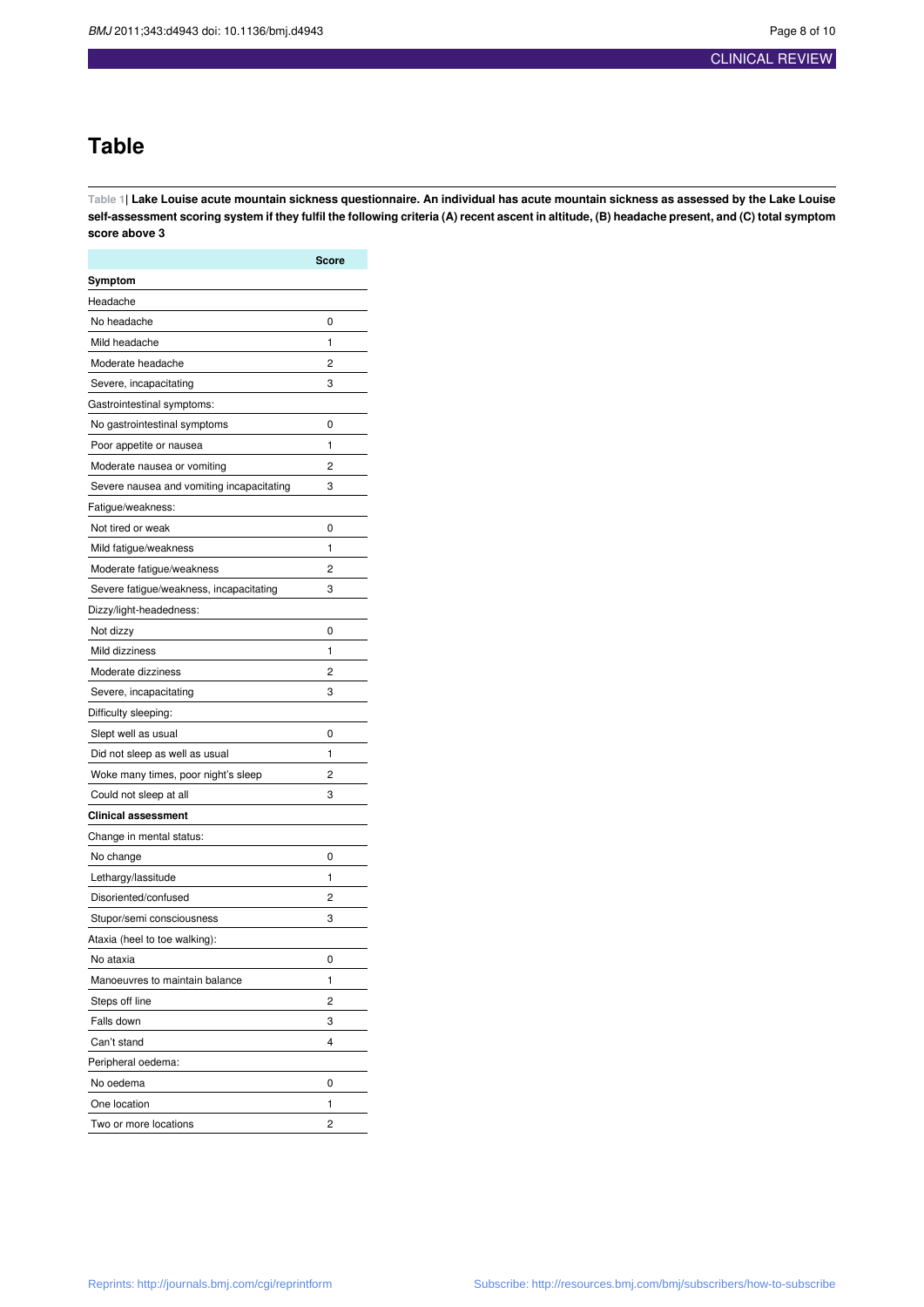## **Figures**

| PO <sub>2</sub><br>(mm Hg) | <b>Altitude</b><br>(m) | <b>Gradual decompression</b><br>(eg, from walking to altitude) |                                                 | <b>Acute decompression</b><br>(eg, from aircraft explosion) |
|----------------------------|------------------------|----------------------------------------------------------------|-------------------------------------------------|-------------------------------------------------------------|
| 40                         | 9000                   |                                                                |                                                 |                                                             |
| 50                         | 8000                   | 32% of climbers to >7500 m<br>have had hallucinations          | <b>Everest</b><br>8848 m<br>Extreme<br>altitude |                                                             |
|                            | 7000                   | MRI changes in $>7000$ m<br>climbers including leuco-          |                                                 |                                                             |
|                            | 6000                   | araiosis + cortical atrophy                                    | Aconcagua<br>6962 m                             | Loss of consciousness                                       |
| 100                        | 5000                   | Learning and spatial<br>memory impaired                        | Kilimanjaro<br>5895 m<br>Very high<br>altitude  |                                                             |
|                            | 4000<br>3000           | Psychomotor impairment<br>detectable using FTT/pegboard        | <b>Mont Blanc</b><br>High<br>altitude<br>4808 m | Dizzy/tingling                                              |
|                            | 2000                   | Complex reaction time slows<br>Acute mountain sickness         |                                                 | Altered night vision                                        |
|                            | 1000                   | Equivalent height pressure<br>to commercial aircraft           | <b>Ben Nevis</b>                                |                                                             |
| 150                        | $\Omega$               |                                                                | 1344 m                                          |                                                             |

**Fig 1** Changes in partial pressure of inspired oxygen (P0<sub>2</sub>) and clinical effects of exposure with increasing altitude. High altitude cerebral oedema is more common at higher altitudes, although it has been reported at 2500 m. FTT=finger tapping test. Adapted from Wilson et al<sup>3</sup>



**Fig 2** Physiological adaptations to altitude and time course. Time course of acclimatisation and adaptive changes plotted on log time scale. The curve of each response denotes the rate of change. Adapted from Peacock AJ<sup>4</sup>